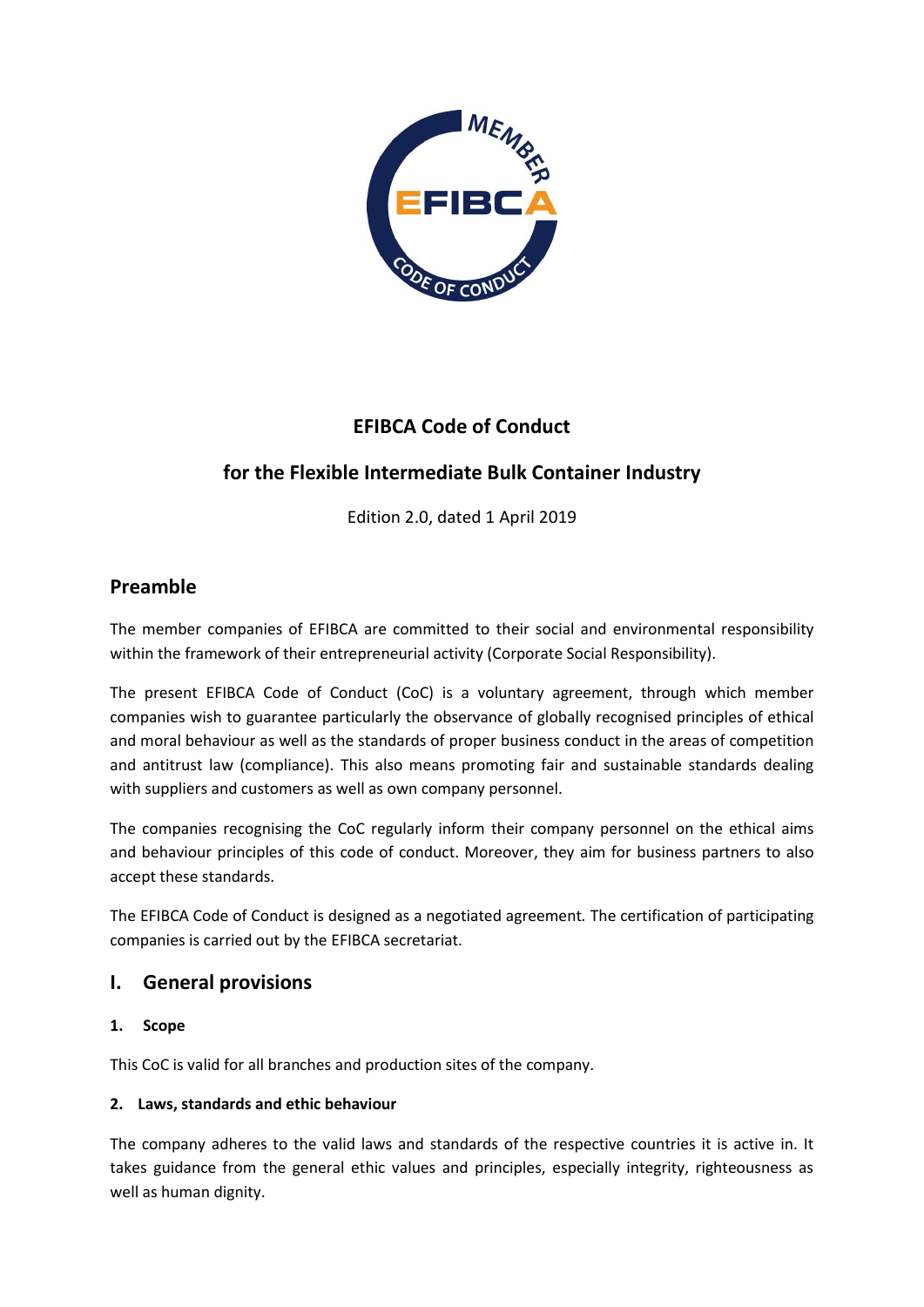#### **3. Business partners, authorities and consumers**

The company practices according to the generally recognised business practices of fairness and honesty. It deals truthfully with authorities. Standards protecting consumers are adhered to.

#### **4. Trade secrets**

Trade secrets of business partners will be treated strictly confidentially by companies and their members. Passing on confidential information to third parties or making this information publicly available is forbidden. This continues to be the case for company members even after the employment has been terminated.

## **II. Antitrust and competition law requirements**

#### **1. Antitrust law**

The company is committed to a fair competition. Laws protecting fair competition, particularly antitrust law and other competition regulating laws, are adhered to.

Collusion on prices or other conditions, sales areas or customers as well a misuse of market power contradict the principles of the company.

#### **2. Bribery, bribability and corruption**

The company opposes bribery and corruption and does not tolerate such behaviour.

The employees are to take care not to create personal dependencies or obligations towards customers or suppliers. In particular, employees are not allowed to accept or make gifts which, under reasonable contemplation, could influence business decisions.

In case gifts are part of a country's custom, it is important to note that no binding dependencies are created and local legal standards are adhered to.

Contravention will routinely have legal consequences.

## **III. Global conventions**

#### **1. Human Rights**

 $\overline{\phantom{a}}$ 

Internationally recognised human rights<sup>1</sup> are supported explicitly and consistently.

Equally, in the case of disciplinary measures, all company personnel are to be treated with dignity and respect. Such measures must only take place in accordance with the current national and international standards and internationally recognised human rights.<sup>1</sup>

 $1$  General Declaration of Human Rights – UN-Doc. 217, UN Human Rights Charter.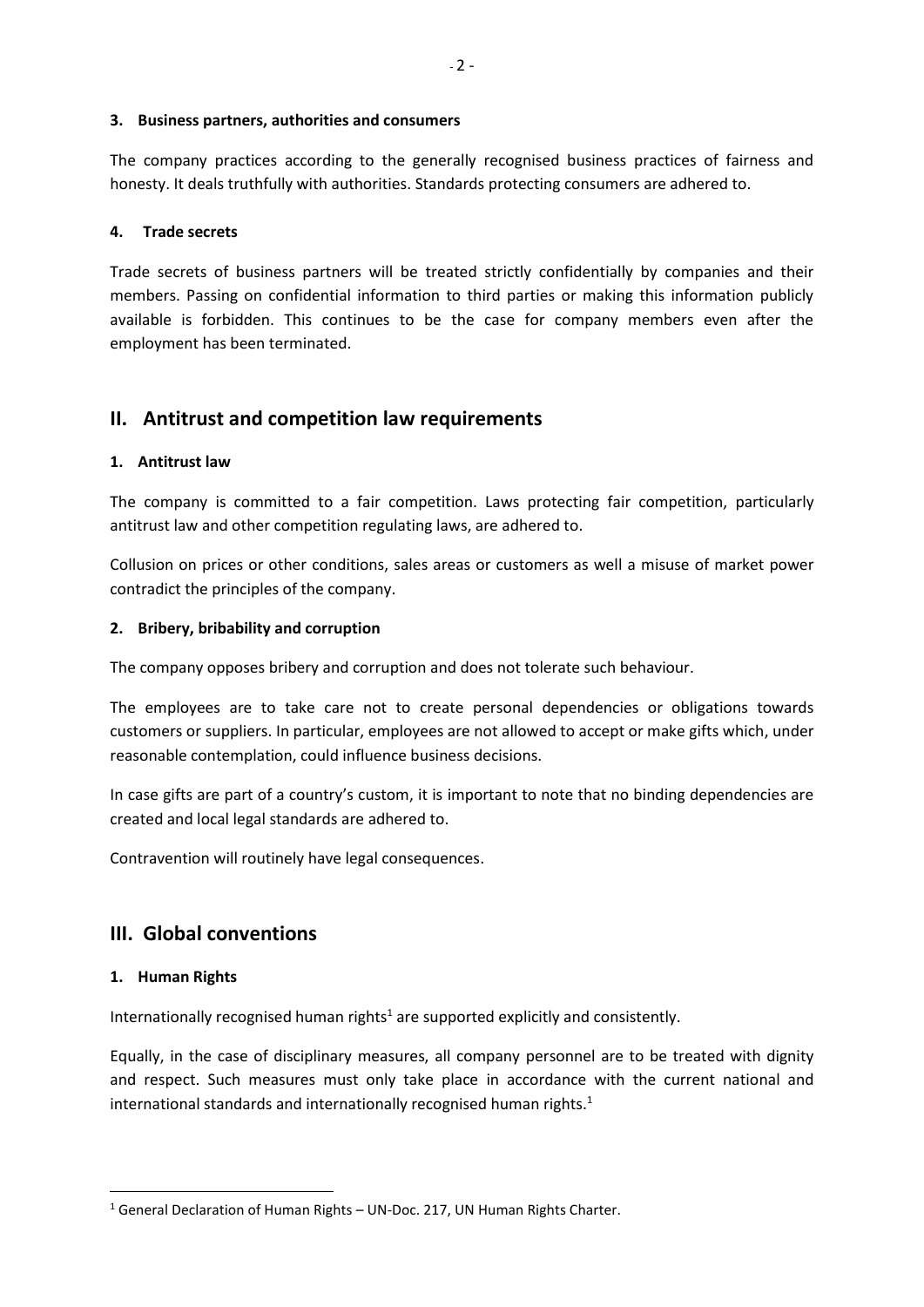## **2. Child Labour**

Child labour and any kind of exploitation of children and adolescents is rejected. The corresponding laws are adhered to.<sup>2</sup>

#### **3. Forced labour**

Any kind of forced labour, debt bondage, slave work or slavery or similar situations are rejected. Company members must not be forced to work through means of violence or intimidation, neither directly nor indirectly.<sup>3</sup>

#### **4. Wages**

All employees in full time employment shall receive a fair salary covering at least their basic needs. The wages are to be paid in a practical way (cash, cheque, bank transfer) and payroll accounting has to be made available to a reasonable extent.<sup>4</sup> The right of employees to freedom of association, freedom of assembly and collective bargaining in as far as this is legally admissible and possible in the respective country, shall be respected. <sup>5</sup>

#### **5. Working hours**

Working hours correspond to valid national laws, industry standards or relevant ILO conventions. Extra work has to be done on a voluntarily basis. 6

#### **6. Health and employment protection**

The national and international regulations for securing health and safety at work are adhered to. Relevant systems to avoid risks for health and safety are to be set up.<sup>7</sup>

## **7. Environmental protection**

The company adheres to the goals of sustainable environmental protection. Environmentally friendly production methods are aimed for in this context. In accordance with the principles of the Rio Declaration on Environment and Development of the United Nations<sup>8</sup>, the company deals responsibly with natural resources.

 $\overline{\phantom{a}}$ 

<sup>&</sup>lt;sup>2</sup> See. ILO Conventions 138 and 182

<sup>&</sup>lt;sup>3</sup> See. ILO Conventions 29 and 105

<sup>4</sup> See ILO Conventions 26 and 131

<sup>5</sup> See ILO Conventions 87 of 1948 and 98 of 1949

<sup>6</sup> See ILO Conventions 1 and 14

<sup>&</sup>lt;sup>7</sup> See ILO Convention 155

<sup>&</sup>lt;sup>8</sup> 27 principles of the Rio Declaration on Environment and Development, decided upon by the United Nations Conference on Environment and Development (UNCED), Rio de Janeiro, 1992